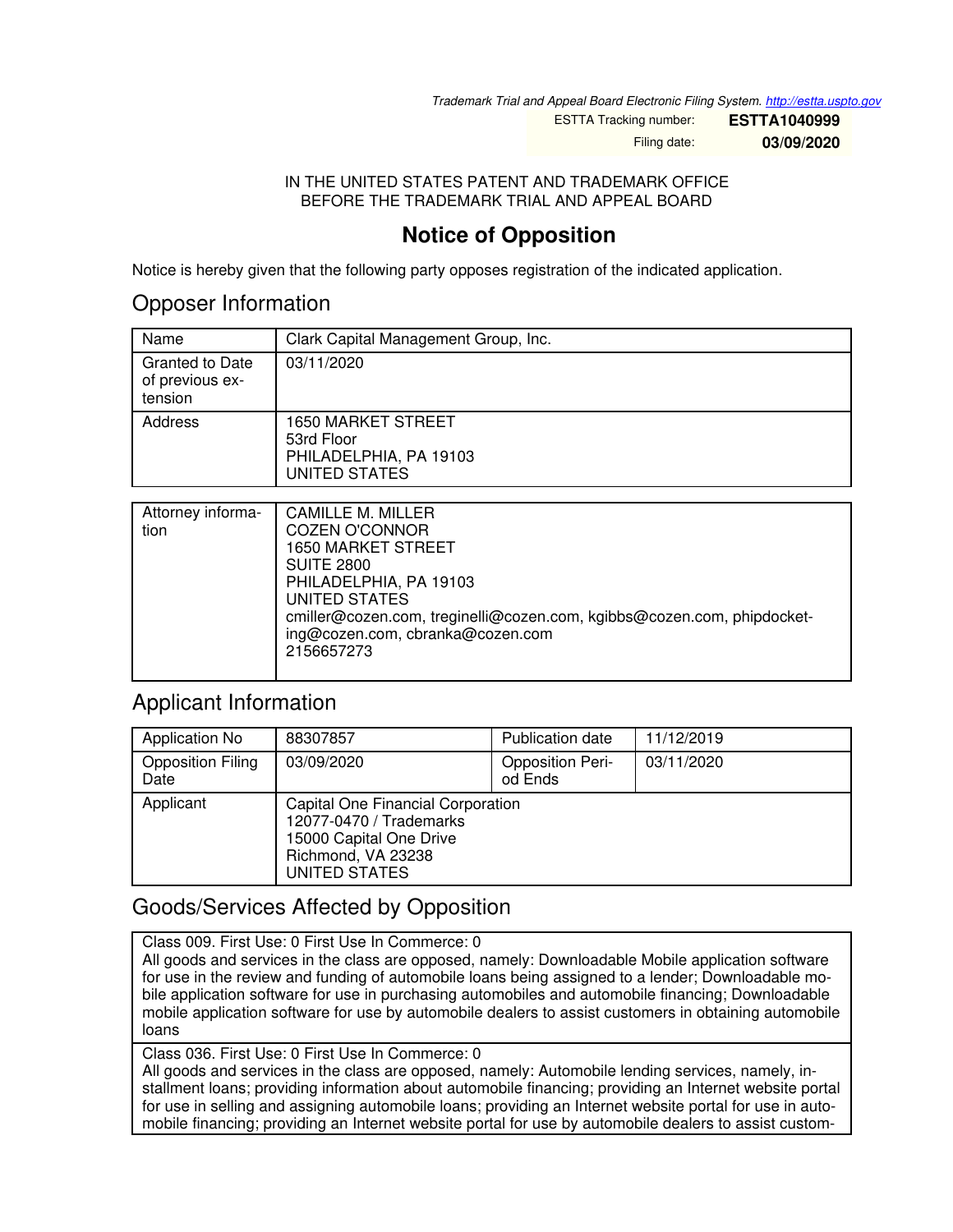# Grounds for Opposition

Priority and likelihood of confusion Trademark Act Section 2(d)

# Marks Cited by Opposer as Basis for Opposition

| U.S. Registration<br>No. | 662756                                                                        | <b>Application Date</b>         | 09/21/1990  |  |
|--------------------------|-------------------------------------------------------------------------------|---------------------------------|-------------|--|
| <b>Registration Date</b> | 10/29/1991                                                                    | <b>Foreign Priority</b><br>Date | <b>NONE</b> |  |
| <b>Word Mark</b>         | <b>NAVIGATOR</b>                                                              |                                 |             |  |
| Design Mark              |                                                                               |                                 |             |  |
| Description of<br>Mark   | <b>NONE</b>                                                                   |                                 |             |  |
| Goods/Services           | Class 036, First use: First Use: 1987/03/10 First Use In Commerce: 1987/03/10 |                                 |             |  |
|                          | investment advisory services in the field of stocks and mutual funds          |                                 |             |  |

| U.S. Registration<br>No. | 2639961                                                                          | <b>Application Date</b>         | 06/10/1998  |  |
|--------------------------|----------------------------------------------------------------------------------|---------------------------------|-------------|--|
| <b>Registration Date</b> | 10/22/2002                                                                       | <b>Foreign Priority</b><br>Date | <b>NONE</b> |  |
| <b>Word Mark</b>         | <b>NAVIGATOR FUND</b>                                                            |                                 |             |  |
| Design Mark              |                                                                                  |                                 |             |  |
| Description of<br>Mark   | <b>NONE</b>                                                                      |                                 |             |  |
| Goods/Services           | Class 036. First use: First Use: 2002/04/01 First Use In Commerce: 2002/04/01    |                                 |             |  |
|                          | INVESTMENT ADVISORY SERVICES IN THE FIELD OF STOCKS AND MU-<br><b>TUAL FUNDS</b> |                                 |             |  |

| U.S. Registration<br>No. | 4453183                                                                                                                                                           | <b>Application Date</b>  | 04/12/2012  |
|--------------------------|-------------------------------------------------------------------------------------------------------------------------------------------------------------------|--------------------------|-------------|
| <b>Registration Date</b> | 12/24/2013                                                                                                                                                        | Foreign Priority<br>Date | <b>NONE</b> |
| <b>Word Mark</b>         | <b>NAVIGATOR FUNDS</b>                                                                                                                                            |                          |             |
| Design Mark              | <b>NAVIGATOR FUNDS</b>                                                                                                                                            |                          |             |
| Description of<br>Mark   | <b>NONE</b>                                                                                                                                                       |                          |             |
| Goods/Services           | Class 036. First use: First Use: 2002/04/01 First Use In Commerce: 2002/04/01                                                                                     |                          |             |
|                          | mutual fund brokerage, distribution, investment; mutual fund services, namely,<br>mutual fund brokerage, mutual fund distribution and the administration and man- |                          |             |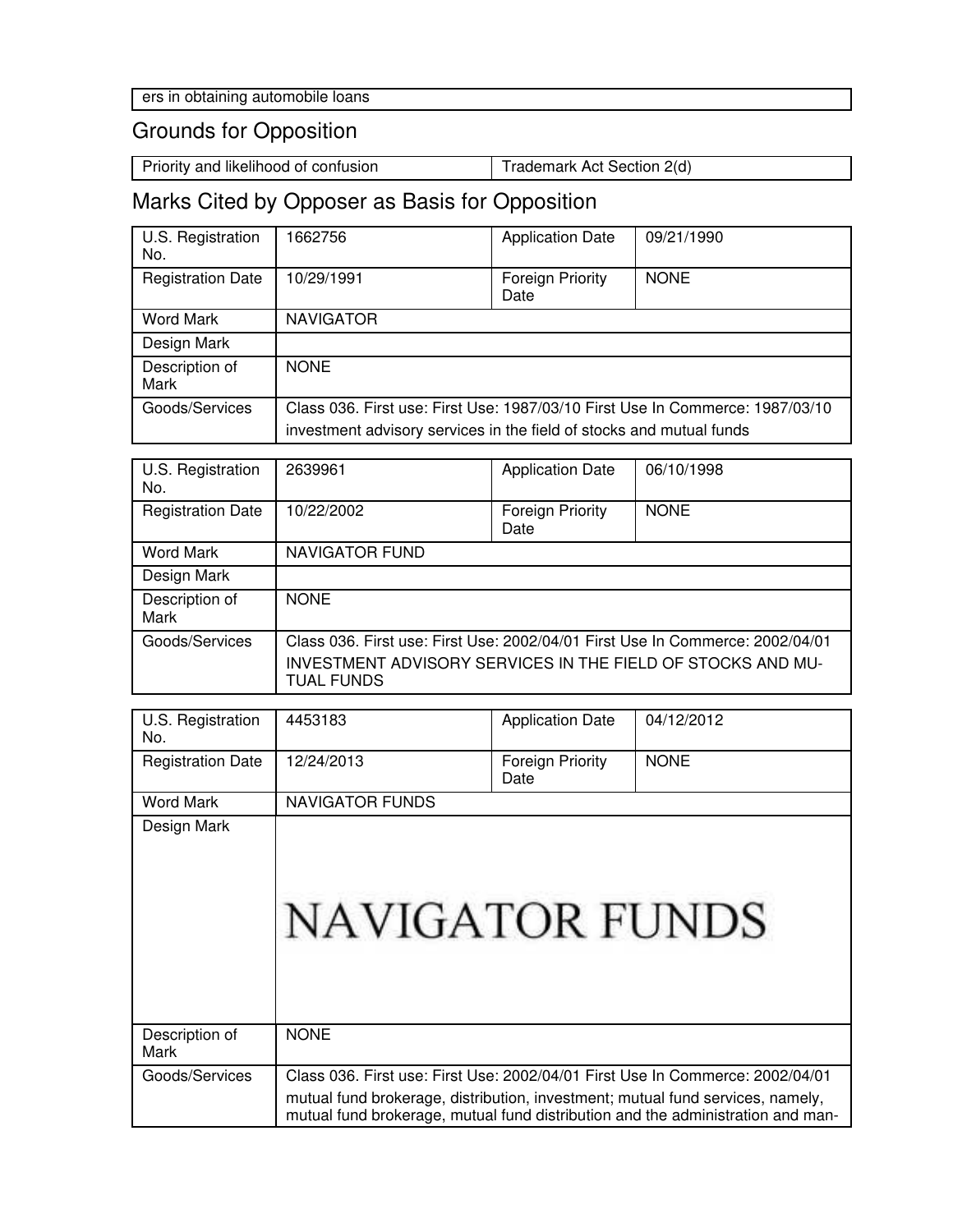| agement of mutual funds, financial portfolio solutions, and investments; invest-  |
|-----------------------------------------------------------------------------------|
| ment advisory services in the field of stocks, bonds, annuities and mutual funds; |
| investment consultation; asset allocationservices; stock brokerage services;      |
| fund investment consultation; funds investment                                    |

| Attachments | 85596252#TMSN.png(bytes)<br>CCMG450966 Capital One FUNDING NAVIGATOR Opposition.pdf(223847<br>bytes |
|-------------|-----------------------------------------------------------------------------------------------------|
|             |                                                                                                     |
| Signature   | /Camille M. Miller/                                                                                 |
| Name        | <b>CAMILLE M. MILLER</b>                                                                            |
| Date        | 03/09/2020                                                                                          |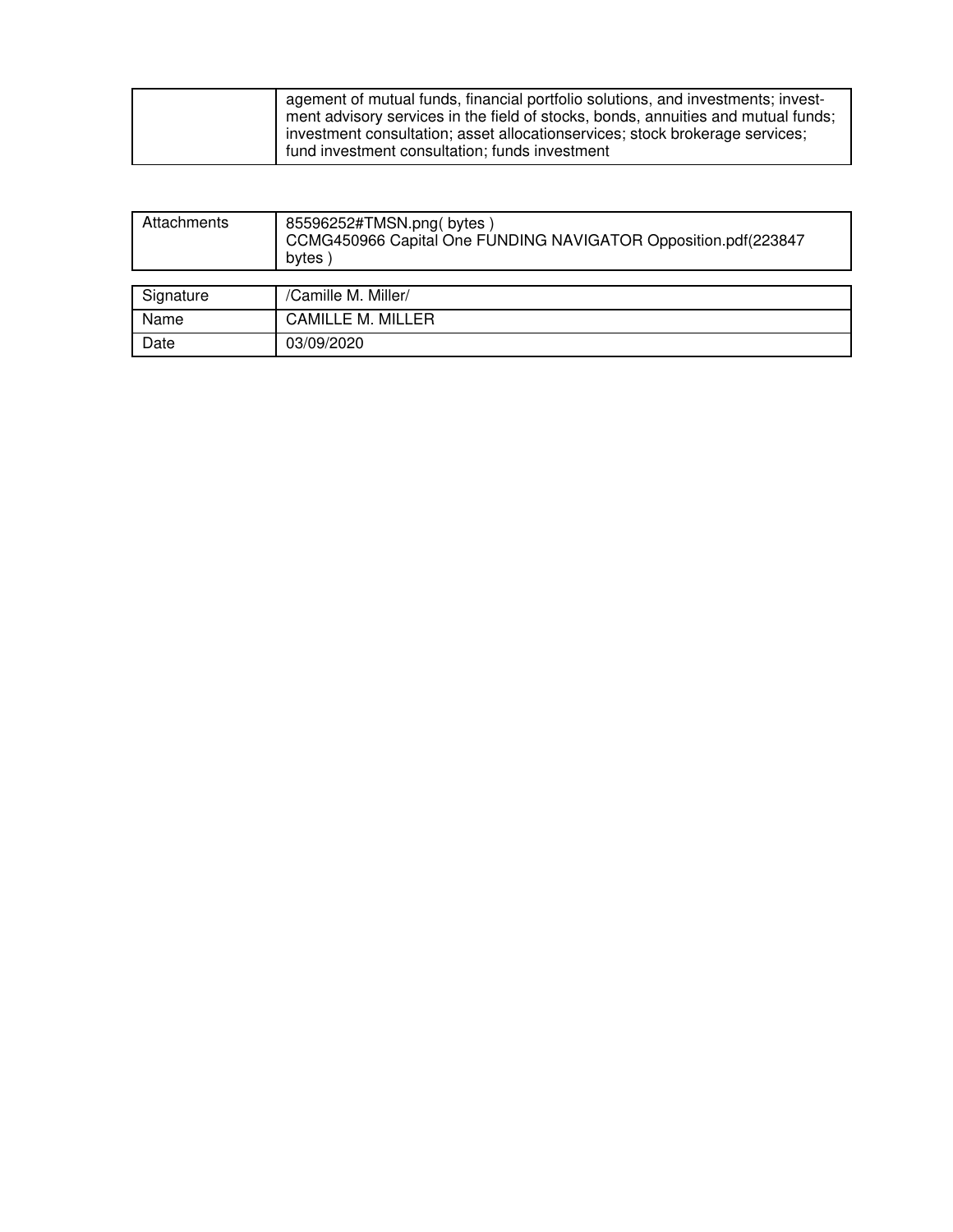### **IN THE UNITED STATES PATENT AND TRADEMARK OFFICE TRADEMARK TRIAL AND APPEAL BOARD**

| <b>CLARK CAPITAL</b>         |                                          |                |
|------------------------------|------------------------------------------|----------------|
| MANAGEMENT GROUP, INC.,      | Opposition No.: $\overline{\phantom{a}}$ |                |
| Opposer,                     | Serial No.:                              | 88/307,857     |
| v.                           | Mark:                                    | <b>FUNDING</b> |
| <b>CAPITAL ONE FINANCIAL</b> |                                          |                |
| CORPORATION,                 |                                          |                |
| Applicant.                   |                                          |                |
|                              |                                          |                |

| <b>Opposition No.:</b> |  |
|------------------------|--|
|------------------------|--|

Mark: FUNDING NAVIGATOR

## **OPPOSER CLARK CAPITAL MANAGEMENT GROUP, INC.'S NOTICE OF OPPOSITION TO APPLICANT CAPITAL ONE FINANCIAL CORPORATION**

Opposer Clark Capital Management Group, Inc. ("Clark Capital"), a Pennsylvania corporation with a principal place of business at One Liberty Place, 1650 Market Street, Philadelphia, PA 19103, believes that it will be damaged by the allowance and/or registration of the mark shown in the above-referenced application, published in the November 12, 2019 issue of the *Official Gazette*, and pursuant to 37 CFR 2.101 hereby files this notice of opposition against Capital One Financial Corporation ("Capital One" or "Applicant") on the following grounds:

1. Applicant, Capital One, is a Delaware corporation with a place of business at

15000 Capital One Drive, Richmond, VA 23238.

2. On February 19, 2019, Applicant filed an intent-to-use application with the U.S. Patent and Trademark Office to register the mark FUNDING NAVIGATOR (the "Applicant's Mark") in connection with certain goods and services in Classes 9 and 36.

3. This application was afforded U.S. Trademark Application No. 88/307,857 (the "857 Application") and the mark underlying this application published on the Trademark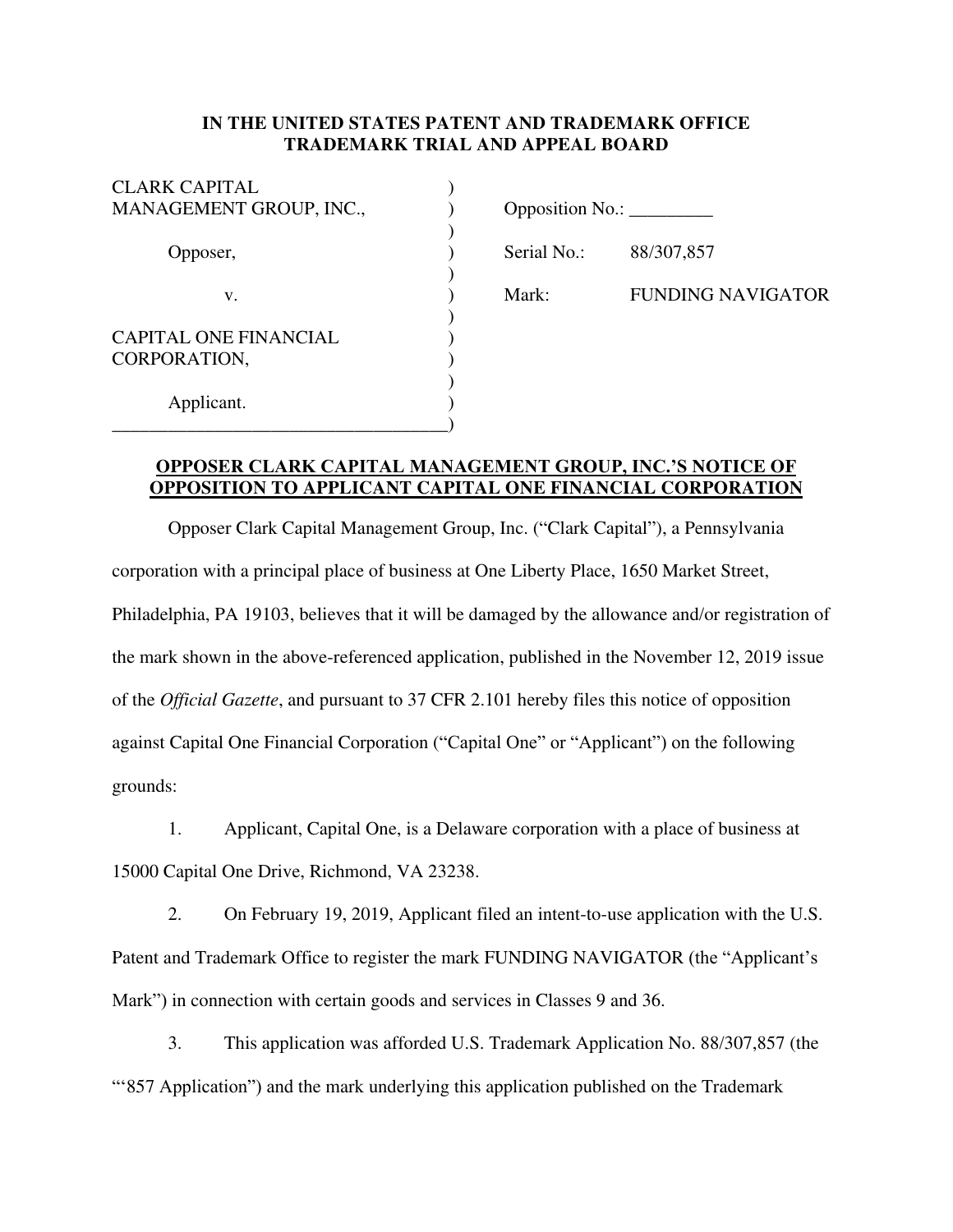Official Gazette on November 12, 2019 in connection with the following goods and services (the "Applicant's Goods and Services"): downloadable mobile application software for use in the review and funding of automobile loans being assigned to a lender; downloadable mobile application software for use in purchasing automobiles and automobile financing; downloadable mobile application software for use by automobile dealers to assist customers in obtaining automobile loans in Class 9 and automobile lending services, namely, installment loans; providing information about automobile financing; providing an internet website portal for use in selling and assigning automobile loans; providing an internet website portal for use in automobile financing; providing an internet website portal for use by automobile dealers to assist customers in obtaining automobile loans in Class 36.

4. On November 18, 2019, Clark Capital filed with the Trademark Trial and Appeal Board ("TTAB" or "Board") a First 90-Day Request for Extension of Time to Oppose.

5. On November 18, 2019, the Board granted Clark Capital's First 90-Day Request for Extension of Time to Oppose, allowing Clark Capital until March 11, 2020 to oppose the '857 Application.

6. Clark Capital is an independent asset management firm that provides financial counseling and planning services including, but not limited to, investment advisory services, investment consulting, wealth management, asset allocation, and retirement planning services to its customers, such as individuals, corporations, and institutions throughout the United States.

7. Clark Capital owns numerous U.S. trademark registrations comprising the term "NAVIGATOR" for use in connection with investment advisory, financial counseling and planning services including, but not limited to, investment advisory services, investment consulting, wealth management, asset allocation, and retirement planning services.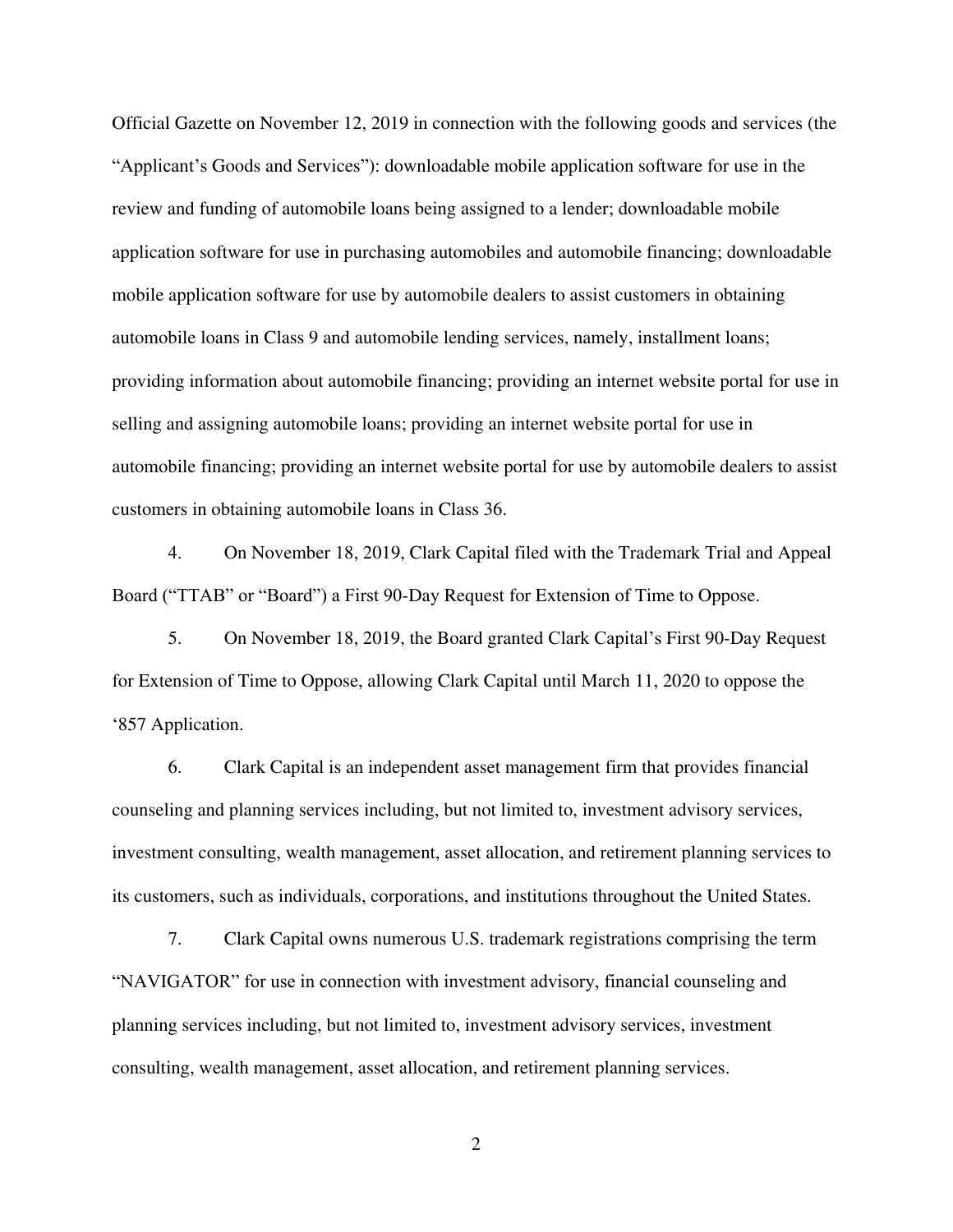8. For example, on September 21, 1990, Clark Capital filed an application for registration of the mark NAVIGATOR® in the United States Patent and Trademark Office on the Principal Register under the Lanham Act, 15 U.S.C. § 1051 et seq. (the "NAVIGATOR® Mark"). This application was assigned Serial No. 74/099,288 and covers the use of this mark in connection with "investment advisory services in the field of stocks and mutual funds" in Class 36. The date of first use is at least as early as March 10, 1987. This application was allowed by the Patent and Trademark Office and issued as Registration No. 1,662,756 on October 29, 1991. The mark has acquired incontestable status with the approval of its Section 15 Declaration. This registration is active and valid.

9. On June 10, 1998, Clark Capital filed an application for registration of the mark NAVIGATOR FUND® in the United States Patent and Trademark Office on the Principal Register under the Lanham Act, 15 U.S.C. § 1051 et seq. (the "NAVIGATOR FUND® Mark"). This application was assigned Serial No. 75/499,466 and covers the use of this mark in connection with "investment advisory services in the field of stocks and mutual funds" in Class 36. The date of first use is at least as early as April 1, 2002. This application was allowed by the Patent and Trademark Office and issued as Registration No. 2,639,961 on October 22, 2002. The mark has acquired incontestable status with the approval of its Section 15 Declaration. This registration is active and valid.

10. On April 12, 2012, Clark Capital filed an application for registration of the mark NAVIGATOR FUNDS® in the United States Patent and Trademark Office on the Principal Register under the Lanham Act, 15 U.S.C. § 1051 et seq. (the "NAVIGATOR FUNDS® Mark"). This application was assigned Serial No. 85/596,252 and covers the use of this mark in connection with "mutual fund brokerage, distribution, investment; mutual fund services, namely,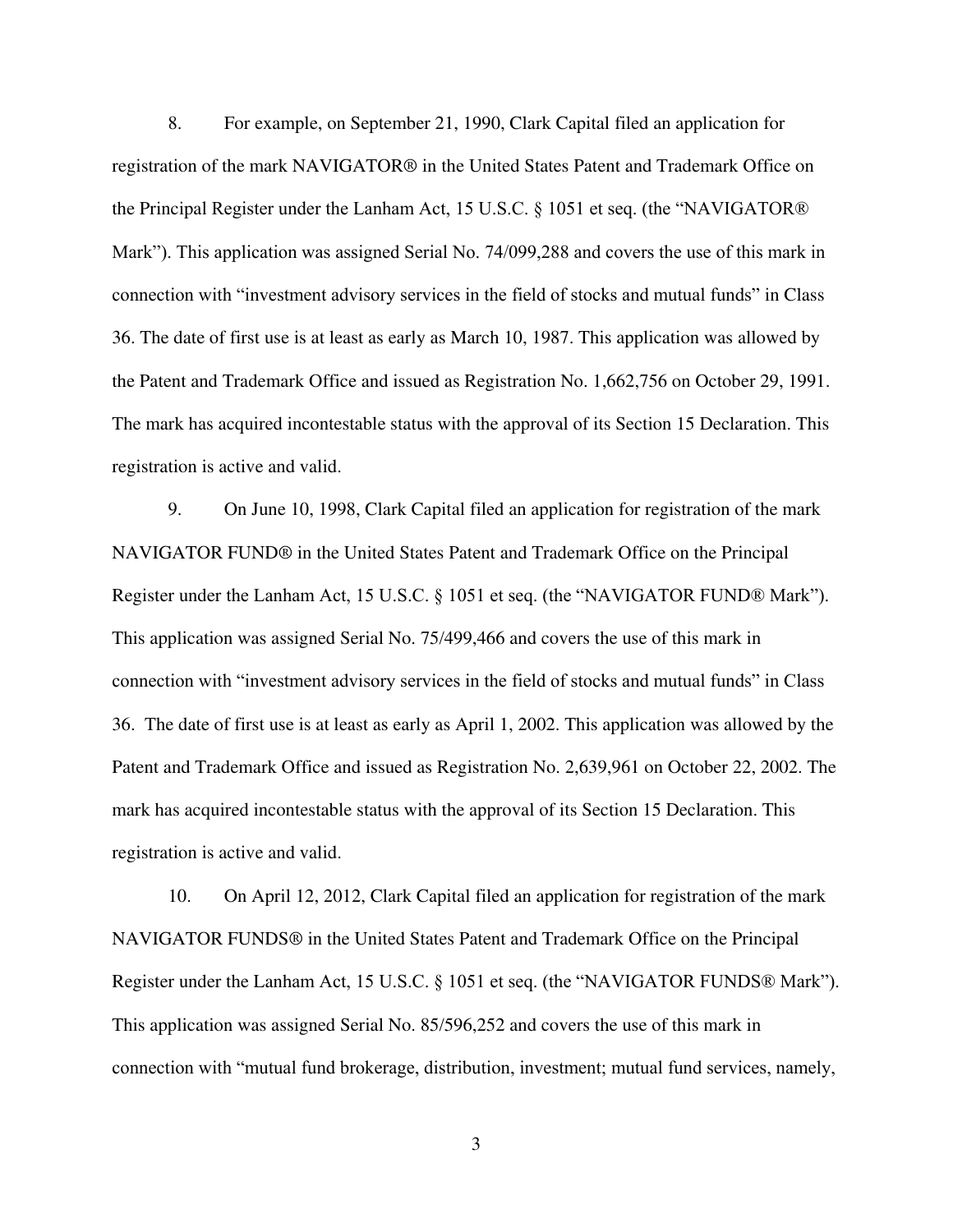mutual fund brokerage, mutual fund distribution and the administration and management of mutual funds, financial portfolio solutions, and investments; investment advisory services in the field of stocks, bonds, annuities and mutual funds; investment consultation; asset allocation services; stock brokerage services; fund investment consultation; funds investment" in Class 36. The date of first use is at least as early as April 1, 2002. This application was allowed by the Patent and Trademark Office and issued as Registration No. 4,453,183 on December 24, 2013. The mark has acquired incontestable status with the approval of its Section 15 Declaration. This registration is active and valid. The aforementioned marks in paragraphs 8-10 above are referred to collectively herein as the "NAVIGATOR® Marks" and such registrations are referred to herein as the "NAVIGATOR® Registrations".

11. Since 1987, Clark Capital has used, and expanded its use, of the NAVIGATOR® Marks and the NAVIGATOR® Marks have developed invaluable goodwill and reputation within the financial planning industry as a designator of source of Clark Capital's financial planning, investment advisory, and related services.

12. Clark Capital has expended substantial time, money, and resources marketing, advertising, and promoting its financial services under the NAVIGATOR® Marks.

13. Clark Capital has vigorously defended its marks against infringers and potential infringers.

14. As a result of its widespread, continuous, and exclusive use of the NAVIGATOR® Marks to identify its financial services and Clark Capital as its source, Clark Capital owns valid and subsisting federal statutory and common law rights to the NAVIGATOR® Marks.

15. Clark Capital's NAVIGATOR® Registrations have filing and first use dates that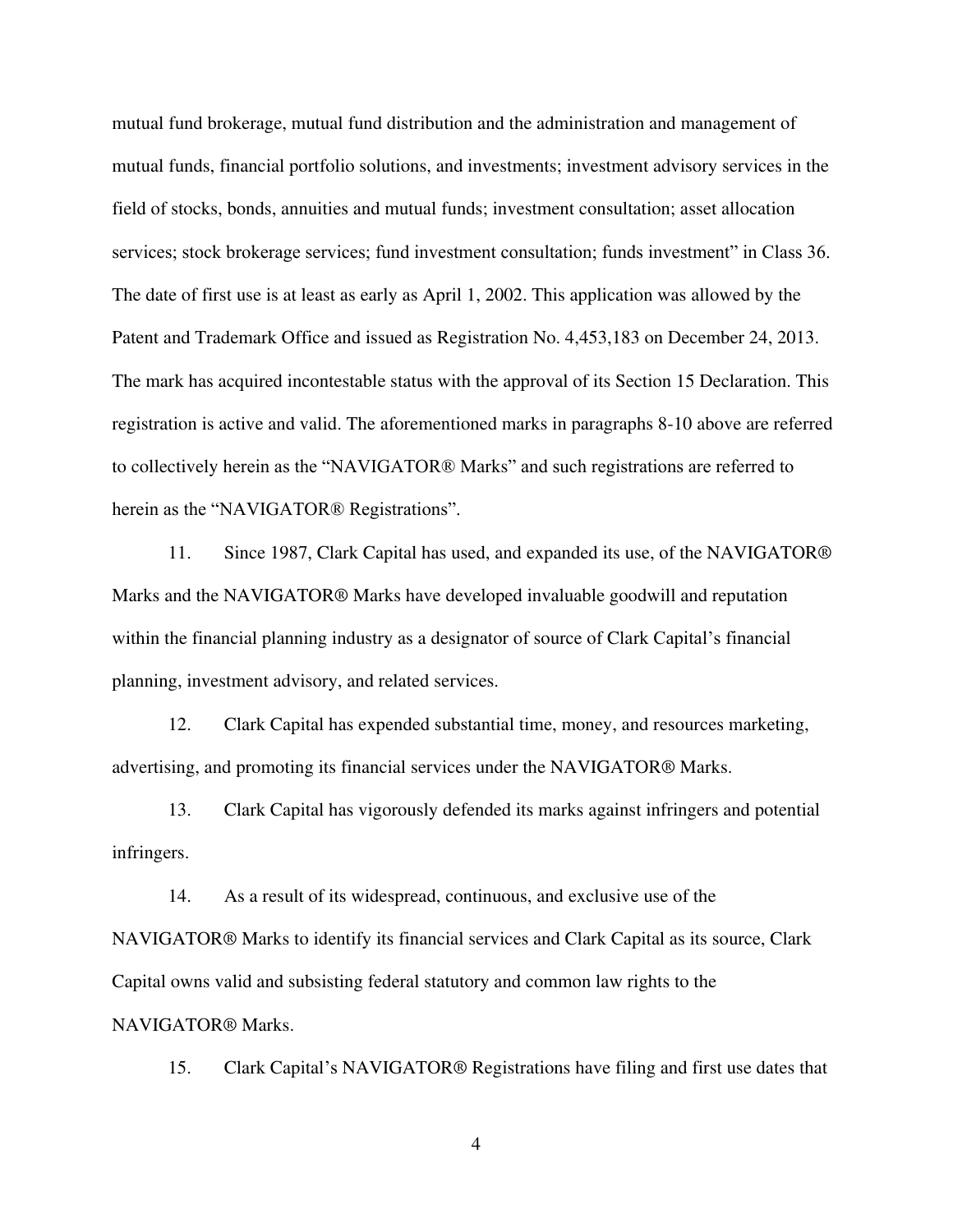predate the February 19, 2019 filing of the '857 Application and, thus, the NAVIGATOR® Marks have priority over Applicant's Mark.

16. Clark Capital's counsel sent Applicant's counsel correspondence notifying Applicant of Clark Capital's rights in and to the NAVIGATOR® Marks and objecting to Applicant's '857 Application and requesting withdrawal of same.

17. Applicant's counsel later responded that it would not withdraw the '857 Application.

#### **COUNT 1- LIKELIHOOD OF CONFUSION**

18. Clark Capital hereby incorporates by reference the foregoing paragraphs as if set forth herein.

19. The NAVIGATOR® Marks are inherently distinctive and, through Clark Capital's longstanding use of same, has maintained distinctiveness to both the consuming public and within the financial services industries.

20. The FUNDING NAVIGATOR mark shown in the '857 Application is confusingly and deceptively similar to Clark Capital's NAVIGATOR® Marks, such that the trade and purchasing public will be confused by and deceived into believing that Applicant's Goods and Services originate with Opposer, or are otherwise authorized by, sponsored by, licensed by, affiliated with, or associated with Opposer, which is not the case.

21. Clark Capital's NAVIGATOR FUND® and NAVIGATOR FUNDS® Marks are comprised of almost identical terms as Applicant's FUNDING NAVIGATOR mark and the only slight differences are the addition of the "-ing" suffix and switching the order of the words, which is not sufficient to minimize a likelihood of confusion.

22. Applicant's '857 Application disclaims the word "FUNDING" and does not claim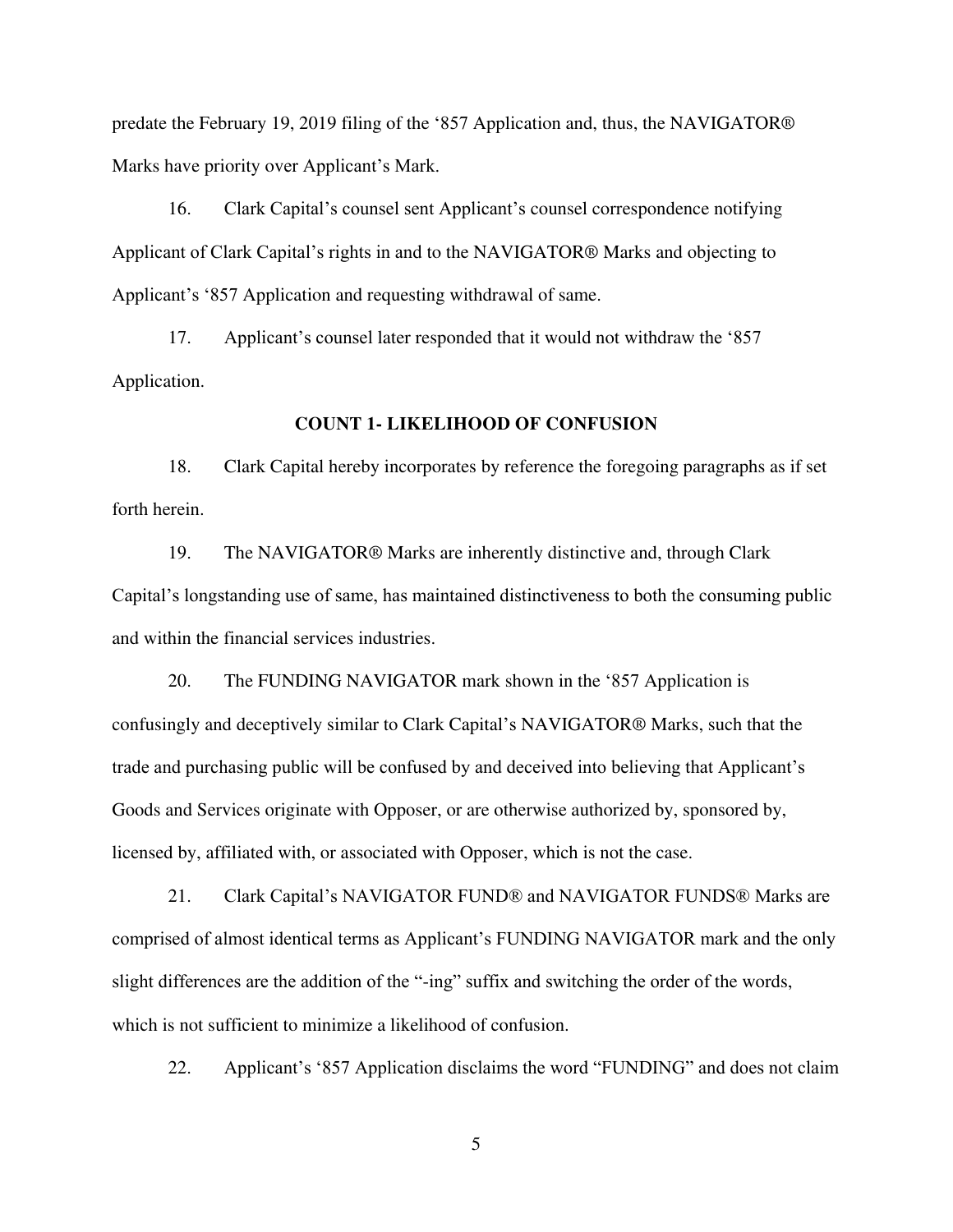any exclusive rights to the disclaimed portion of the FUNDING NAVIGATOR mark, meaning that NAVIGATOR is likely the dominant portion of Applicant's Mark, which is identical in sound and appearance to Clark Capital's NAVIGATOR® Mark and likely to cause consumer confusion, mistake, and/or deception.

23. Clark Capital's well-known NAVIGATOR® Marks and Applicant's Mark are similar in sound, appearance, meaning, and overall commercial impression as Applicant's Mark contains, in its entirety, Clark Capital's NAVIGATOR® Mark.

24. Applicant's Mark is intended to be used in connection with goods and services that are closely related to those offered under Opposer's NAVIGATOR® Marks, including, financial, loans, and lending goods and services. Consumers would likely associate such goods and services as originating from the same source as a provider of the services identified in the NAVIGATOR® Registrations.

25. Applicant's Mark, which incorporates the entirety of the NAVIGATOR® Mark and also includes "FUND," which is included in Opposer's NAVIGATOR FUND® and NAVIGATOR FUNDS® Marks, so resembles the NAVIGATOR® Marks such that if Applicant is permitted to register Applicant's Mark, consumer confusion is likely as consumers will believe that Applicant and/or its goods and services offered under Applicant's Mark are associated or affiliated with, or otherwise sponsored or endorsed by, Clark Capital when that, in fact, is not the case, and indeed the registration of Applicant's Mark for Applicant's Goods and Services will likely lead to confusion, mistake, or deception of the public within the meaning of Section 2(d) of the Trademark Act, 15 U.S.C. § 1052(d). Clark Capital will therefore be damaged by the registration of Applicant's Mark.

26. In view of the similarity of the parties' respective marks and their respective